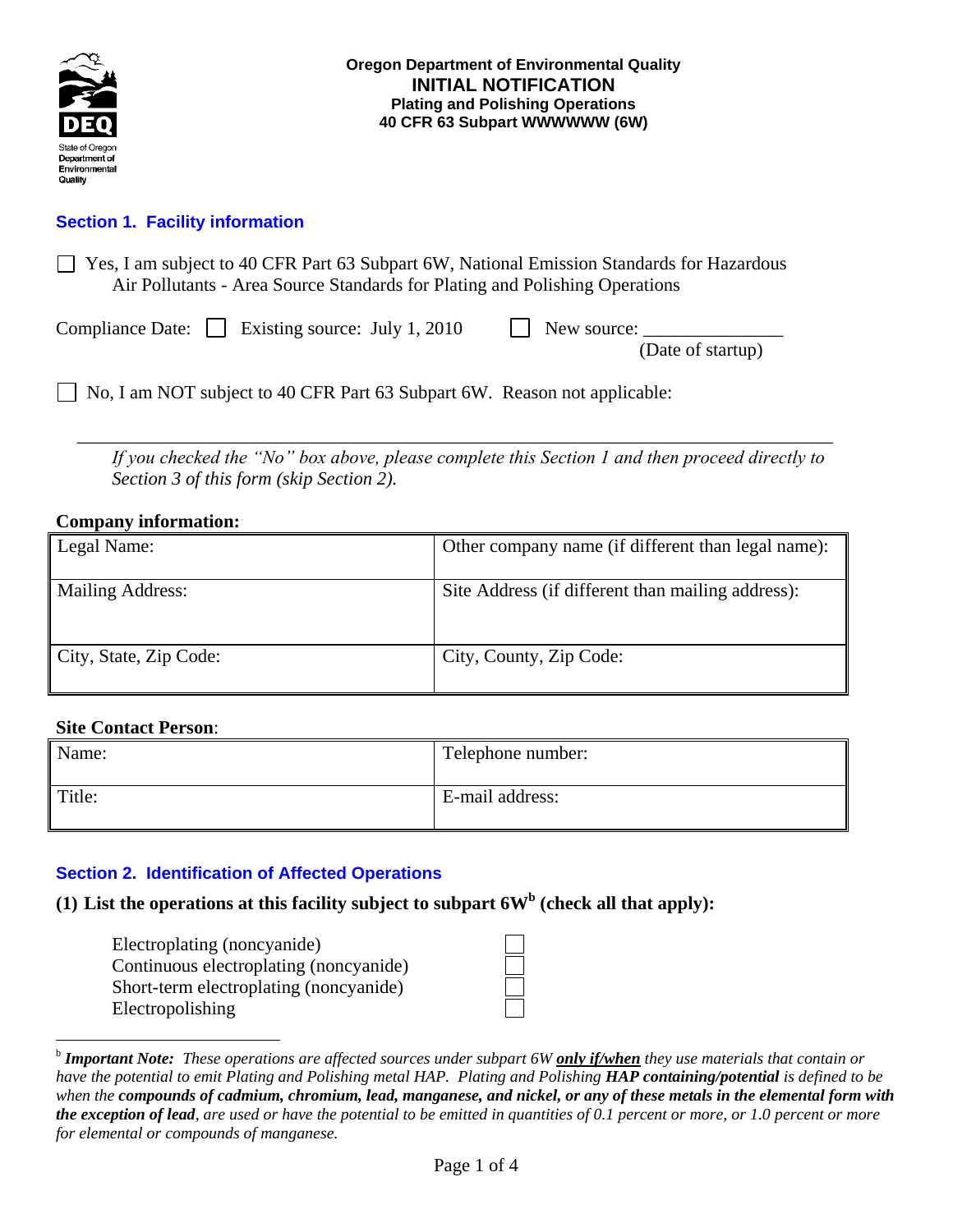| Electroforming                            |  |
|-------------------------------------------|--|
| Electroplating (cyanide)                  |  |
| Electroless nickel                        |  |
| Chrome conversion coating                 |  |
| Other electroless plating/coating/dipping |  |
| Thermal spraying (permanent line)         |  |
| Thermal spraying (temporary, in-situ)     |  |
| Dry mechanical polishing                  |  |

### **(2) List the compliance methods used on each tank process at this facility subject to subpart 6W:**

| Tank Process Description/ID No. | <b>HAP</b><br>Emitted/Used<br>(Cd, Cr, Pb, Mn, Ni) | Compliance Method(s)<br>(Check all that apply)                                                                                                       |
|---------------------------------|----------------------------------------------------|------------------------------------------------------------------------------------------------------------------------------------------------------|
|                                 |                                                    | Wetting agent/fume suppressant<br>Vented to a control device; type:<br>Tank cover<br>Time limit (short-term plating only)<br>Management practices    |
|                                 |                                                    | Wetting agent/fume suppressant<br>Vented to a control device; type:<br>Tank cover<br>Time limit (short-term plating only)<br>Management practices    |
|                                 |                                                    | Wetting agent/fume suppressant<br>Vented to a control device; type:<br>Tank cover<br>Time limit (short-term plating only)<br>Management practices    |
|                                 |                                                    | Wetting agent/fume suppressant<br>Vented to a control device; type:<br>Tank cover<br>Time limit (short-term plating only)<br>Management practices    |
|                                 |                                                    | Wetting agent/fume suppressant<br>Vented to a control device; type:___<br>Tank cover<br>Time limit (short-term plating only)<br>Management practices |
|                                 |                                                    | Wetting agent/fume suppressant<br>Vented to a control device; type:<br>Tank cover<br>Time limit (short-term plating only)<br>Management practices    |
|                                 |                                                    | Wetting agent/fume suppressant<br>Vented to a control device; type:<br>Tank cover<br>Time limit (short-term plating only)<br>Management practices    |
|                                 |                                                    | Wetting agent/fume suppressant<br>Vented to a control device; type:<br>Tank cover<br>Time limit (short-term plating only)<br>Management practices    |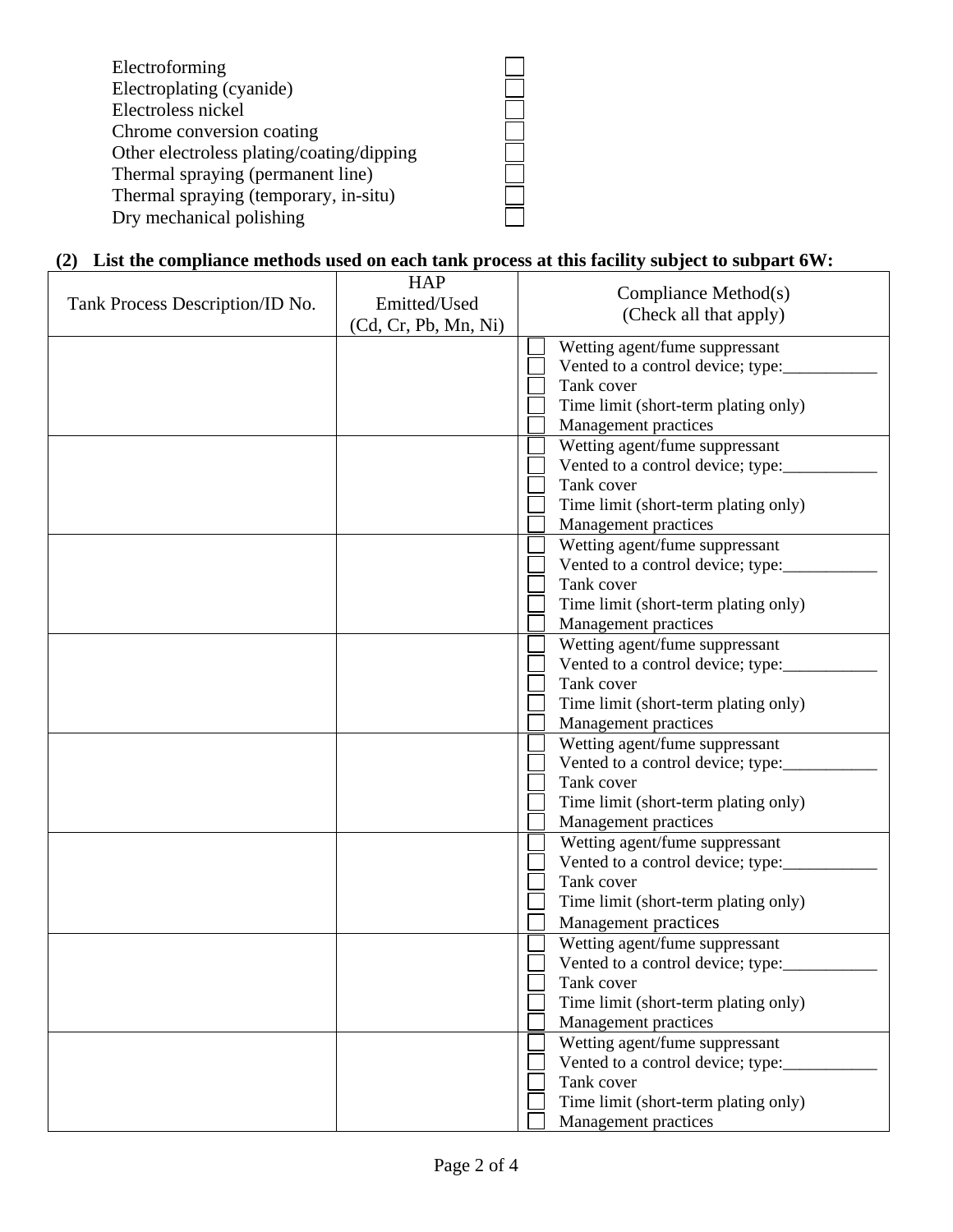#### **(3) The following table lists each affected thermal spraying booth/line (temporary and permanent), and each dry mechanical polishing process subject to subpart 6W:**

| Thermal Spray Booth/Line or Dry<br>Mechanical Polishing Description/ID No. | <b>HAP Emitted/Used</b><br>(Cd, Cr, Pb, Mn, Ni) | Compliance Method(s)<br>(Check all that apply)                                                        |
|----------------------------------------------------------------------------|-------------------------------------------------|-------------------------------------------------------------------------------------------------------|
|                                                                            |                                                 | Vented to a control device;<br>describe:<br>Management practices (temporary<br>thermal spraying only) |
|                                                                            |                                                 | Vented to a control device;<br>describe:<br>Management practices (temporary<br>thermal spraying only) |
|                                                                            |                                                 | Vented to a control device;<br>describe:<br>Management practices (temporary<br>thermal spraying only) |
|                                                                            |                                                 | Vented to a control device;<br>describe:<br>Management practices (temporary<br>thermal spraying only) |

# **(4) The following applicable management practices are used at this facility, as practicable:**

- $\Box$ Minimize bath agitation when removing any parts processed in the tank, as practicable except when necessary to meet part quality requirements.
- $\Box$ Maximize the draining of bath solution back into the tank, as practicable, by extending drip time when removing parts from the tank; using drain boards (also known as drip shields); or withdrawing parts slowly from the tank, as practicable.
- $\overline{\phantom{a}}$ Optimize the design of barrels, racks, and parts to minimize dragout of bath solution (such as by using slotted barrels and tilted racks, or by designing parts with flow-through holes to allow the tank solution to drip back into the tank), as practicable.
- $\Box$ Use tank covers, if already owned and available at the facility, whenever practicable.
	- Minimize or reduce heating of process tanks, as practicable (e.g., when doing so would not interrupt production or adversely affect part quality).
- $\Box$ Perform regular repair, maintenance, and preventive maintenance of racks, barrels, and other equipment associated with affected sources, as practicable.
- $\Box$ Minimize bath contamination, such as through the prevention or quick recovery of dropped parts, use of distilled/de-ionized water, water filtration, pre-cleaning of parts to be plated, and thorough rinsing of pre-treated parts to be plated, as practicable.
- $\Box$ Maintain quality control of chemicals, and chemical and other bath ingredient concentrations in the tanks, as practicable.
- $\Box$ Perform general good housekeeping, such as regular sweeping or vacuuming, if needed, and periodic washdowns, as practicable.
- $\Box$ Minimize spills and overflow of tanks, as practicable.
	- Use squeegee rolls in continuous or reel-to-reel plating tanks, as practicable.
	- Perform regular inspections to identify leaks and other opportunities for pollution prevention.